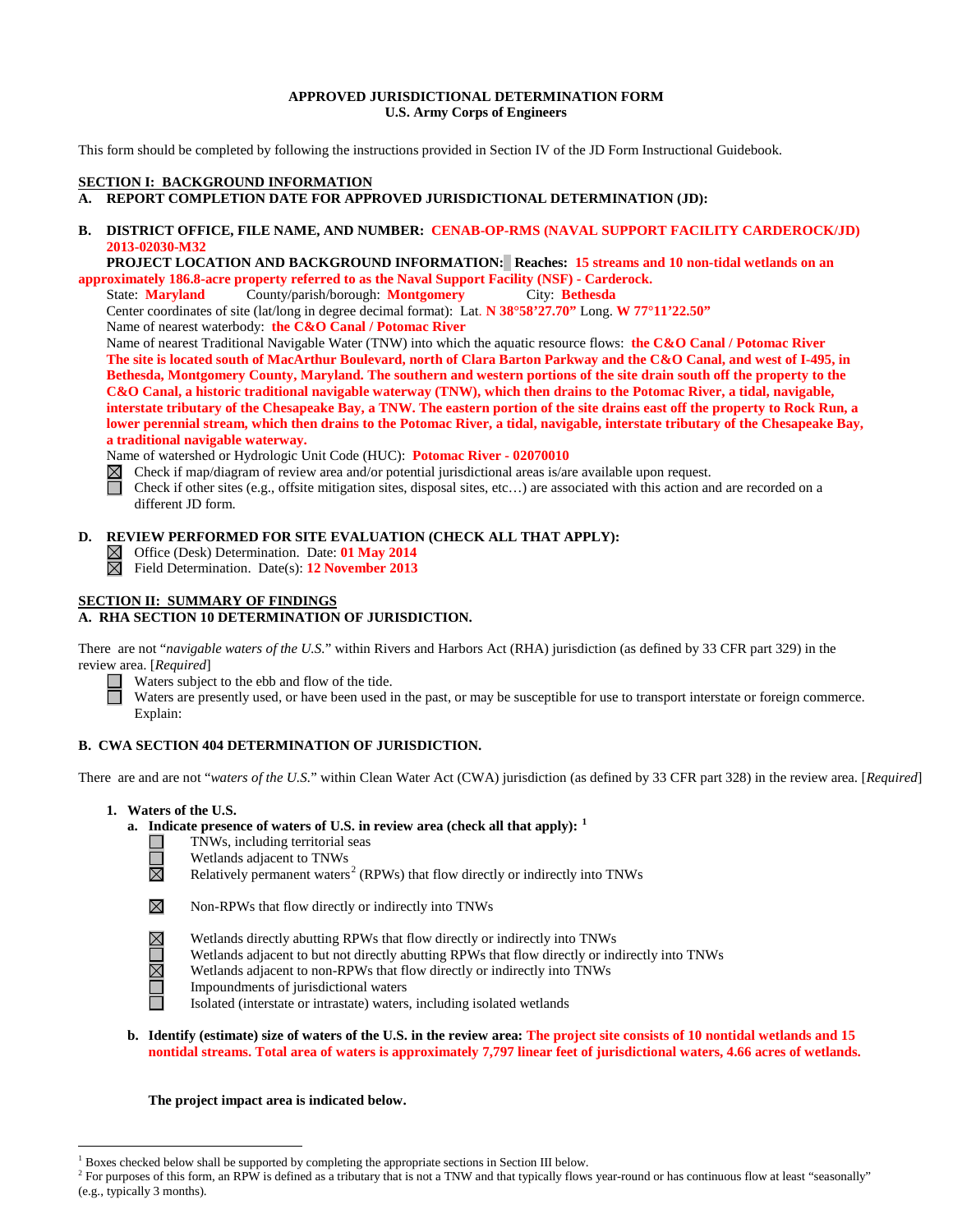**c. Limits (boundaries) of jurisdiction based on: the Eastern Mountain and Piedmont Regional Supplement to the Corps Wetland Delineation Manual**

Elevation of established OHWM (if known):.

**2. Non-regulated waters/wetlands (check if applicable): [3](#page-1-0)**

 $\boxtimes$  Potentially jurisdictional waters and/or wetlands were assessed within the review area and determined not to be jurisdictional. Explain: **During the 12 November 2013 Corps site visit, the circumference of the isolated wetland W-10 was walked and no culvert or other drainage was visible connecting W-10 with nearby tributaries. W-10, a 1,248 square-foot isolated wetland is located approximately 320 feet from the nearest stream, but is separated from the stream by a paved road and separated from the nearest wetland (W-8) by a high spot in the topography. The wetland was likely formed by direct precipitation and runoff from the adjacent road water inputs trapped in a low spot along the road. The areas immediately adjacent to this isolated wetland are upland and there is no culvert connecting the wetland with any waters of the United States at this location or any other field evidence of connection to a stream; therefore, based on US vs James Wilson 4th circuit case/CFR 328.3 (a)(3), the Baltimore District does not regulate this isolated wetland.** 

## **SECTION III: CWA ANALYSIS**

## **A. TNWs AND WETLANDS ADJACENT TO TNWs**

**The agencies will assert jurisdiction over TNWs and wetlands adjacent to TNWs. If the aquatic resource is a TNW, complete Section III.A.1 and Section III.D.1. only; if the aquatic resource is a wetland adjacent to a TNW, complete Sections III.A.1 and 2 and Section III.D.1.; otherwise, see Section III.B below**.

### **1. TNW**

Identify TNW:

Summarize rationale supporting determination:

**2. Wetland adjacent to TNW** 

Summarize rationale supporting conclusion that wetland is "adjacent":

### **B. CHARACTERISTICS OF TRIBUTARY (THAT IS NOT A TNW) AND ITS ADJACENT WETLANDS (IF ANY):**

**This section summarizes information regarding characteristics of the tributary and its adjacent wetlands, if any, and it helps determine whether or not the standards for jurisdiction established under Rapanos have been met.** 

**The agencies will assert jurisdiction over non-navigable tributaries of TNWs where the tributaries are "relatively permanent waters" (RPWs), i.e. tributaries that typically flow year-round or have continuous flow at least seasonally (e.g., typically 3 months). A wetland that directly abuts an RPW is also jurisdictional. If the aquatic resource is not a TNW, but has year-round (perennial) flow, skip to Section III.D.2. If the aquatic resource is a wetland directly abutting a tributary with perennial flow, skip to Section III.D.4.**

**A wetland that is adjacent to but that does not directly abut an RPW requires a significant nexus evaluation. Corps districts and EPA regions will include in the record any available information that documents the existence of a significant nexus between a relatively permanent tributary that is not perennial (and its adjacent wetlands if any) and a traditional navigable water, even though a significant nexus finding is not required as a matter of law.**

**If the waterbody[4](#page-1-1) is not an RPW, or a wetland directly abutting an RPW, a JD will require additional data to determine if the waterbody has a significant nexus with a TNW. If the tributary has adjacent wetlands, the significant nexus evaluation must consider the tributary in combination with all of its adjacent wetlands. This significant nexus evaluation that combines, for analytical purposes, the tributary and all of its adjacent wetlands is used whether the review area identified in the JD request is the tributary, or its adjacent wetlands, or both. If the JD covers a tributary with adjacent wetlands, complete Section III.B.1 for the tributary, Section III.B.2 for any onsite wetlands, and Section III.B.3 for all wetlands adjacent to that tributary, both onsite and offsite. The determination whether a significant nexus exists is determined in Section III.C below.**

- **1. Characteristics of non-TNWs that flow directly or indirectly into TNW**
	- **(i) General Area Conditions:** Watershed size: **120.1 square miles (Tuscarora – Potomac River: 10 digit HUC 020700804)** Drainage area: **unknown**

<span id="page-1-0"></span><sup>&</sup>lt;sup>3</sup> Supporting documentation is presented in Section III.F.

<span id="page-1-1"></span><sup>&</sup>lt;sup>4</sup> Note that the Instructional Guidebook contains additional information regarding swales, ditches, washes, and erosional features generally and in the arid West.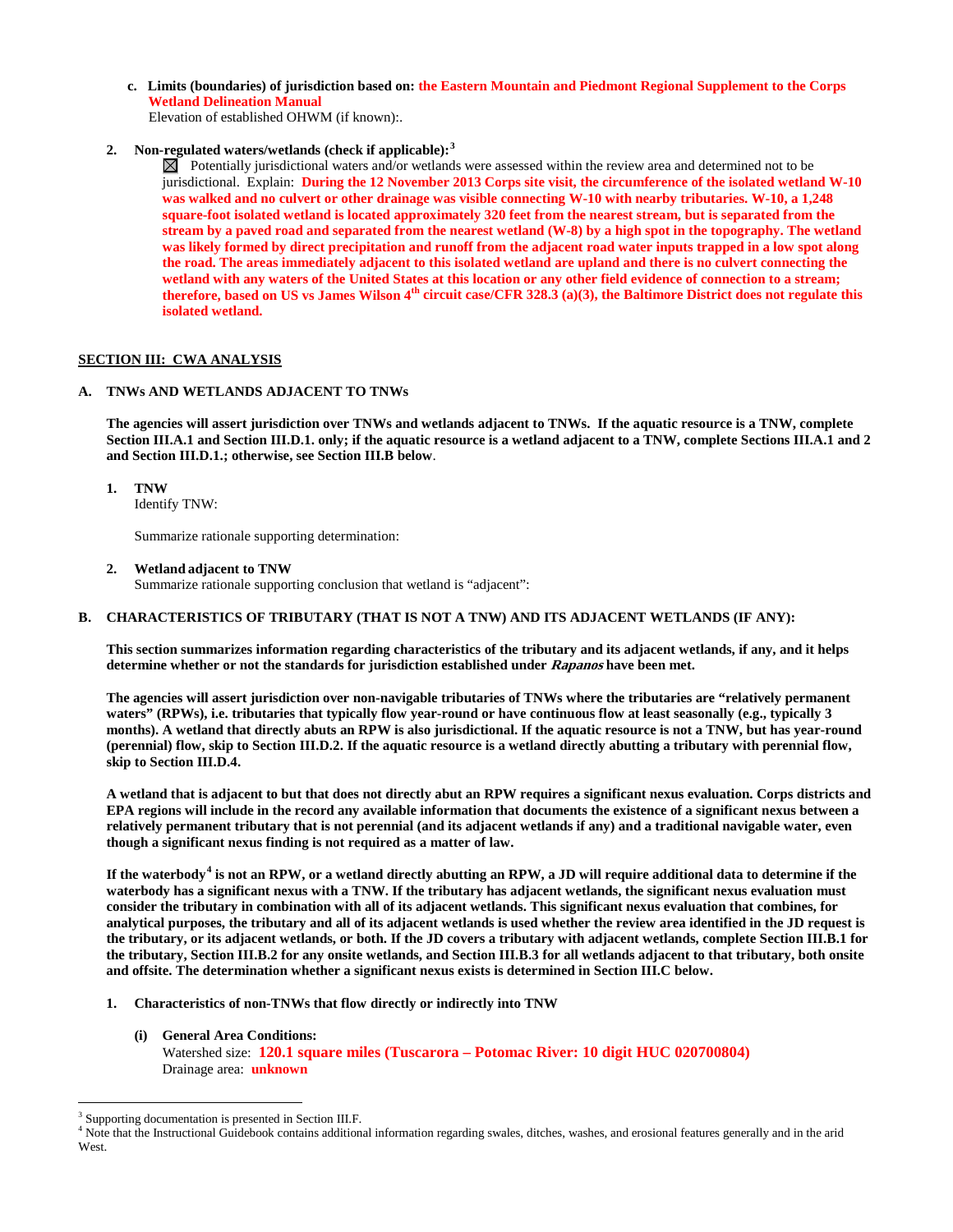Normal average monthly rainfall for November: **approximately 3 inches per month[5](#page-2-0)**

Departure from normal average monthly rainfall for November 2013: **0.5 inches less than average in the general vicinity of the project area**

# **(ii) Physical Characteristics:**

(a) Relationship with TNW:

 $\boxtimes$  Tributary flows directly into TNW.

Tributary flows through **~ 1** tributaries before entering TNW **(several first order streams on site flow into second order streams that flow directly into the C&O, a historical TNW, or into Rock Run, a perennial RPW that flows directly into the Potomac River, a TNW)**.

Project waters are approximately **less than 1** river miles from TNW.

Project waters are approximately **less than 1** river miles from RPW.

Project waters are approximately **less than 1** aerial (straight) miles from TNW.

Project waters are approximately **less than 1** aerial (straight) miles from RPW.

Project waters cross or serve as state boundaries. Explain: **N/A**.

Identify flow route to TNW[6](#page-2-1) : **Project waters into the C&O Canal, a historical TNW that flows directly to the Potomac River, a TNW, or into Rock Run, a perennial RPW that flows directly into the Potomac River, a TNW**.

Tributary stream order, if known: **1st order (S1, S3, S5, S7, S8, S9, S10, S11, S12, S13, S14, S15, S18), 2nd order (S1, S6, S13, S15)**

(b) General Tributary Characteristics (check all that apply):

**Tributary is:**  $\[\n\]\n\[\n\[\n\]\n\[\n\]\n\[\n\]\n\[\n\]\n\[\n\]\n\[\n\[\n\]\n\[\n\]\n\[\n\]\n\[\n\]\n\[\n\]\n\[\n\]\n\[\n\]\n\[\n\[\n\]\n\[\n\]\n\[\n\]\n\[\n\]\n\[\n\]\n\[\n\]\n\[\n\[\n\]\n\[\n\]\n\[\n\]\n\[\n\]\n\[\n\]\n\[\n\[\n\]\n\[\n\]\n\[\n\]\n\[\n\]\n\[\n\]\n\[\n\]\n\[\n\[\n\]\n$ Artificial (man-made). Explain: Manipulated (man-altered). Explain: **S12, S13, S15, S16, S17, and S18 were all identified by the applicant as drainage ditches, likely constructed as manipulations of pre-existing stream channels**

**Tributary** properties with respect to top of bank (estimate): Average width: **2 - 4 feet** Average depth: **2 feet** Average side slopes: **0.5: 1**

Primary tributary substrate composition (check all that apply):  $\boxtimes$  Silts **(S7, S8, S9, S10, S11, S12, S13)**  $\Box$  Sands Concrete Cobbles Gravel **(S1, S3, S5, S6, S15, S16, S17, S18)** Muck Bedrock Vegetation. Type/% cover:

Other. Explain:

Tributary condition/stability [e.g., highly eroding, sloughing banks]. Explain: **moderate stability – banks vegetated (S5, S7, S9, S10, S11, S12, S13); entrenched channel, extensive scour (S15, S16, S17, S18); stable, wetland-stream complex (S1, S3, S6, S8)** 

Tributary geometry:

Tributary gradient (approximate average slope): **S1 – 1.68%, S3 – 2.93%, S5 – 1.76%, S6 – 0.71%, S7 – 2.89%, S8 – 2.34%, S9 - 0%, S10 – 11.5%, S11 - 0%, S12 – 1.23%, S13 – 0.92%, S15 - %, S16 - %, S17 - %, S18 - %,**

(c) Flow:

Tributary provides for: **perennial flow (S1, S3, S5, S6, S8, S15, and S18), intermittent flow (S9, S16, and S17), and ephemeral flow (S7, S10, S11, S12, and S13)**

Estimate average number of flow events in review area/year: **unknown**

Describe flow regime: **see above**

Other information on duration and volume: **The Corps observed a small amount of flow in S16 at the time of the site visit. The agent stated that S16 was flowing during the 06 February 2013 delineation, but not during a follow-up site visit in July 2013. The Corps observed that S17 was located between two culverts and was not flowing at the time of the site visit. The agent stated that S17 had been flowing on 06 February 2013 at the time of the wetland delineation.** 

Surface flow is: **varies, see above** Characteristics:

Subsurface flow: **unknown;** 

Dye (or other) test performed**: N/A.**

<span id="page-2-0"></span><sup>&</sup>lt;sup>5</sup> NOAA, National Weather Service, Advanced Hydrologic Prediction Service[, http://water.weather.gov/precip/](http://water.weather.gov/precip/) Accessed 01 May 2014. For additional information on normal rainfall, please see http://water.weather.gov/precip/about.php

<span id="page-2-1"></span><sup>6</sup> Flow route can be described by identifying, e.g., tributary a, which flows through the review area, to flow into tributary b, which then flows into TNW.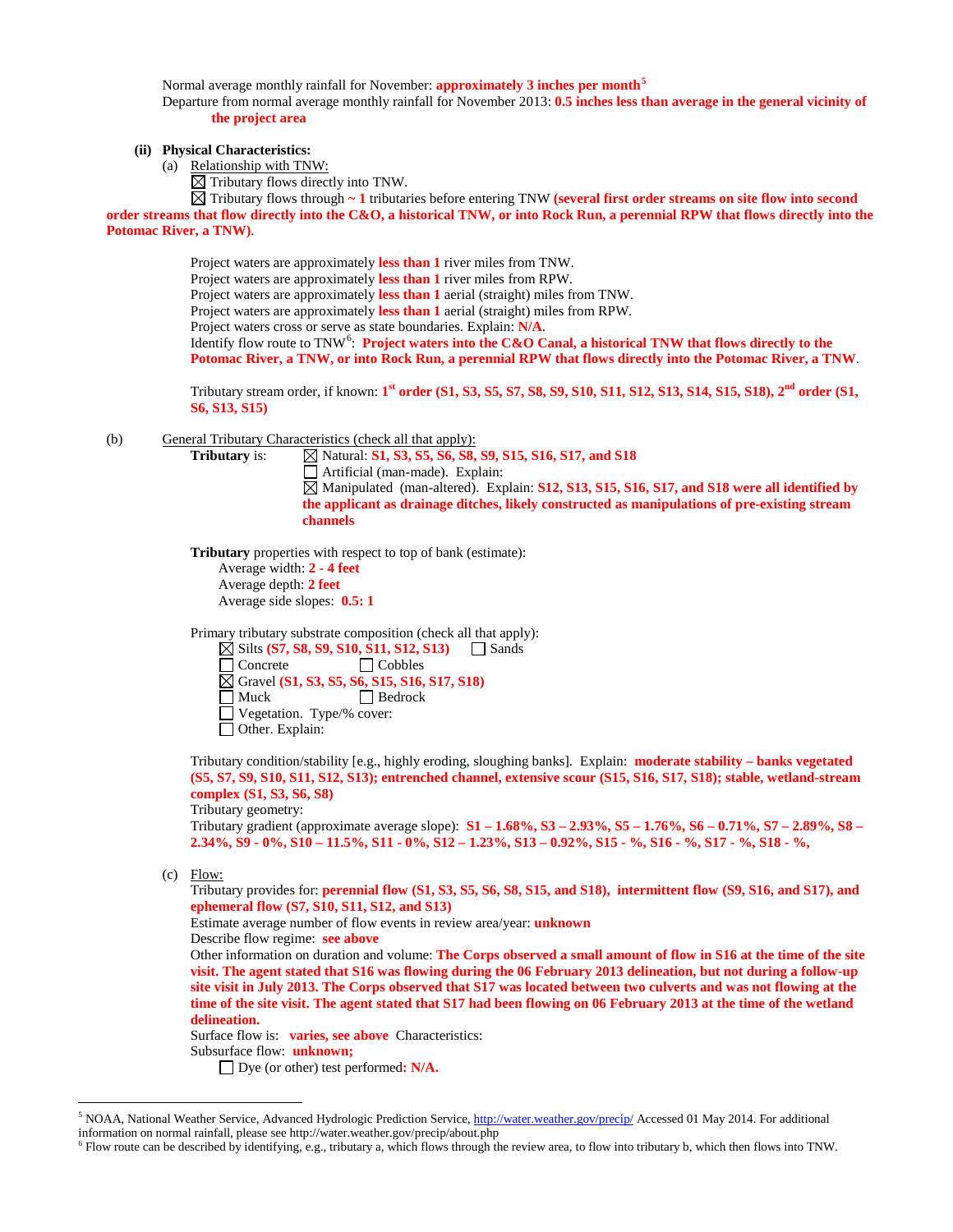| Tributary has (check all that apply):<br>$\boxtimes$ Bed and banks (all)<br>$\boxtimes$ OHWM <sup>7</sup> (check all indicators that apply):<br>clear, natural line impressed on the bank | the presence of litter and debris                                                                                |
|-------------------------------------------------------------------------------------------------------------------------------------------------------------------------------------------|------------------------------------------------------------------------------------------------------------------|
| changes in the character of soil                                                                                                                                                          | destruction of terrestrial vegetation                                                                            |
| shelving                                                                                                                                                                                  | the presence of wrack line                                                                                       |
| vegetation matted down, bent, or absent                                                                                                                                                   | sediment sorting                                                                                                 |
| leaf litter disturbed or washed away                                                                                                                                                      | scour                                                                                                            |
| sediment deposition                                                                                                                                                                       | multiple observed or predicted flow events                                                                       |
| water staining                                                                                                                                                                            | abrupt change in plant community                                                                                 |
| other (list):                                                                                                                                                                             |                                                                                                                  |
| Discontinuous OHWM. <sup>8</sup> Explain: N/A.                                                                                                                                            |                                                                                                                  |
|                                                                                                                                                                                           | If factors other than the OHWM were used to determine lateral extent of CWA jurisdiction (check all that apply): |
| High Tide Line indicated by:                                                                                                                                                              | Mean High Water Mark indicated by:                                                                               |
| oil or scum line along shore objects                                                                                                                                                      | survey to available datum;                                                                                       |
| fine shell or debris deposits (foreshore)                                                                                                                                                 | physical markings;                                                                                               |
| physical markings/characteristics                                                                                                                                                         | vegetation lines/changes in vegetation types.                                                                    |
| tidal gauges                                                                                                                                                                              |                                                                                                                  |

### **(iii) Chemical Characteristics:**

Characterize tributary (e.g., water color is clear, discolored, oily film; water quality; general watershed characteristics, etc.). Explain: **water generally clear in all streams with occasional iron or bacterial sheen on the water surface in slow moving portions of channels. The Tuscarora Creek – Potomac River Watershed (10-digit HUC 0207000804) has approximately 268 miles of perennial and intermittent streams (combined). The land cover of the watershed as of 2006 included approximately 9.6 percent developed land, 28.1 percent forest, and 55.7 percent agricultural use [9](#page-3-2) . Around the time of the Civil War, the area in and around Rock Run and the C&O Canal were subject to goldmining activity. Landscape features including large excavations, spoil piles, and U-shaped excavated channels are typical of the area[10](#page-3-3).**

Identify specific pollutants, if known: **unknown**

 $\Box$  other (list):

#### **(iv) Biological Characteristics. Channel supports (check all that apply):**

Riparian corridor. Characteristics (type, average width): **forested, approximately 21 feet wide (S15, S16, S17, S18) to 366 feet wide (S1, S3, S5, S6, S7, S8, S9, S10, S11) at the widest point, dominated by approximately 5 – 20 year old deciduous forest, depending on the reach; S12 and S13 riparian corridor is mowed grass**

- Wetland fringe. Characteristics: **stream-wetland complexes: S1/S3/W-1, S5/S6/W-2, S8/W-3, S13/W-5, S15/W-6**   $\boxtimes$  Wetland frii<br> $\boxtimes$  Habitat for:
	- Federally Listed species. Explain findings:

Fish/spawn areas. Explain findings: **Streams with perennial flow (S1, S3, S5, S6, S8, S15, and S18) and intermittent flow (S9, S16, and S17) would be expected to support fish habitat** Other environmentally-sensitive species. Explain findings:

Aquatic/wildlife diversity. Explain findings:

### **2. Characteristics of wetlands adjacent to non-TNW that flow directly or indirectly into TNW**

#### **(i) Physical Characteristics:**

(a) General Wetland Characteristics:

```
Properties:
```
Wetland size: **W-1 (35,992 square feet), W-2 (46,116 square feet), W-3 (29,070 square feet), W-4 (2,897 square feet), W-5 (2,012 square feet), W-6 (8,656 square feet), W-7 (13,911 square feet), W-8 (52,021 square feet), W-9 (11,759 square feet), W-11 (393 square feet)**

### Wetland type. **six PFOs (W-1, W-2, W-3, W-6, W-7, and W-9), three PEMs (W-4, W-5, and W-11), one PEM/POW (W-8)**

### Wetland quality. Explain: **Refer to Section IV.B.**

Project wetlands cross or serve as state boundaries. Explain: **N/A**.

(b) General Flow Relationship with Non-TNW:

<span id="page-3-0"></span><sup>-&</sup>lt;br>7 <sup>7</sup>A natural or man-made discontinuity in the OHWM does not necessarily sever jurisdiction (e.g., where the stream temporarily flows underground, or where the OHWM has been removed by development or agricultural practices). Where there is a break in the OHWM that is unrelated to the waterbody's flow regime (e.g., flow over a rock outcrop or through a culvert), the agencies will look for indicators of flow above and below the break <sup>8</sup>Ibid.

<span id="page-3-3"></span><span id="page-3-2"></span><span id="page-3-1"></span>**<sup>9</sup> USACE HUC Characterization tool, Tuscarora Creek – Potomac River Watershed (10-digit HUC 0207000804). Accessed 02 May 2014.** <sup>10</sup> Rock Run Subwatershed. Montgomery County, MD Environmental Protection[. https://www.montgomerycountymd.gov/DEP/water/rock-run](https://www.montgomerycountymd.gov/DEP/water/rock-run-watershed.html)**[watershed.html.](https://www.montgomerycountymd.gov/DEP/water/rock-run-watershed.html) Accessed 02 May 2014.**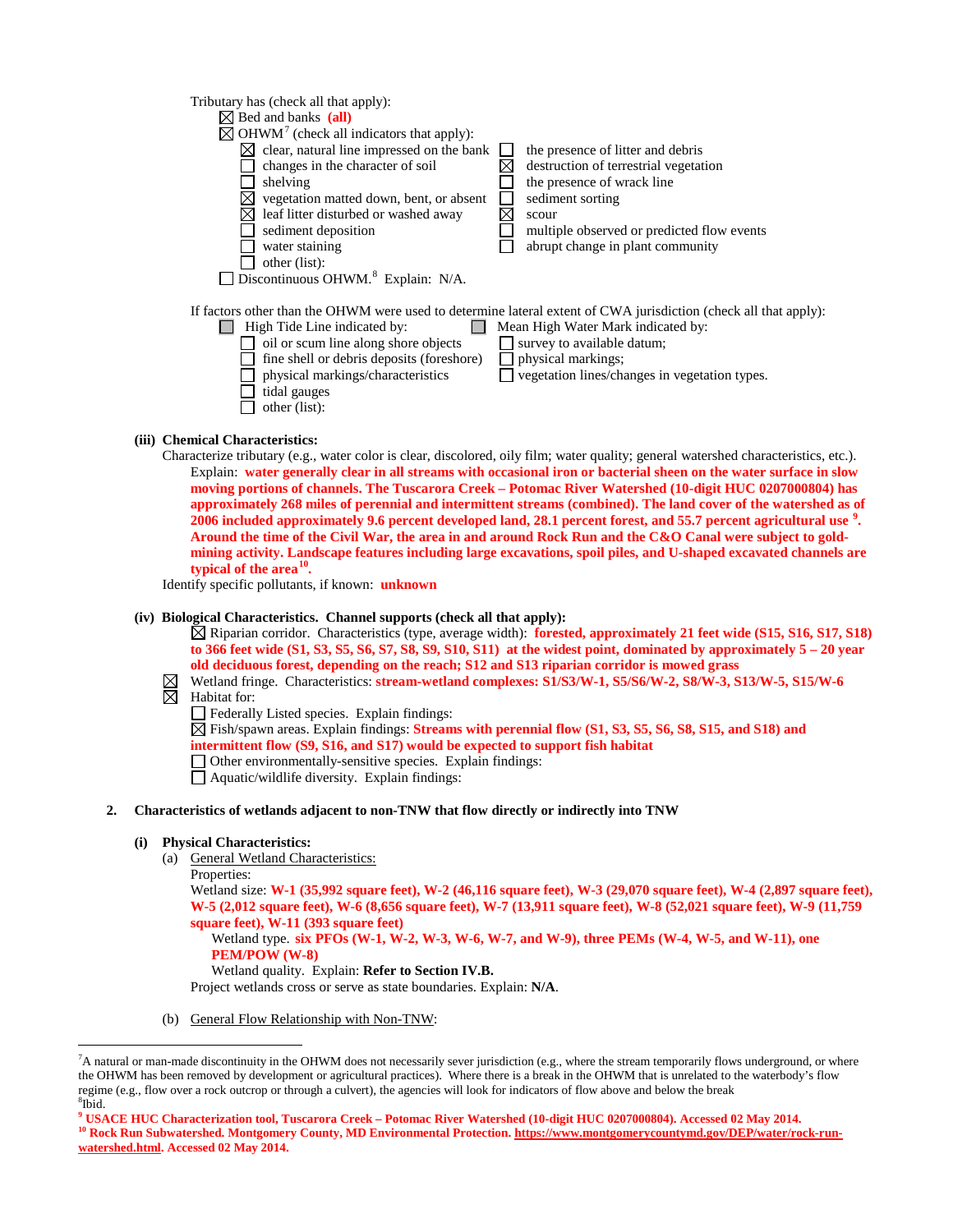Flow is: **W-1 is a stream-wetland complex with S1 and S3 and drains through those streams to W2, which is a stream-wetland complex with S5 and S6. W-11 also drains into S3. W-3 is a stream-wetland complex with S8 that also drains to S-6, which flows south offsite to the C&O Canal. W-4 drains to and W-5 is a stream-wetland complex with S13, which drains south offsite to the C&O Canal. W-6 is a stream-wetland complex with S15, which drains east offsite to Rock Run. W-7 and W-8 drain east through W-9 and then east offsite to Rock Run.**  Surface flow is**: clear, if present; although a clear drainage path connected W-4 to S13, no water was flowing in the drainage at the time of the site visit.**

Characteristics:

Subsurface flow: **unconfirmed in the field, but likely present** Explain findings: **groundwater seeps were not observed in wetland area on site during Corps site visit. However, the agent stated that W-11 had formed from groundwater seeps flowing south that had been backed up against the culvert and mentioned that a survey of macro-invertebrates of W-11 had found scuds, an organism that requires the perennial presence of water, in W-11. Also W-1, W-2, and W-3 are all part of stream-wetland complexes with perennial streams, indicating that groundwater discharge is present to support baseflow.**

Dye (or other) test performed:

- (c) Wetland Adjacency Determination with Non-TNW:
	- Directly abutting **(W-1, W-2, W-3, W-5, and W-6)**

 $\boxtimes$  Not directly abutting

 $\boxtimes$  Discrete wetland hydrologic connection. Explain: **W-4 drains less than 20 linear feet through a discrete upland drainage to a non-RPW, S13. W-7 and W-8 drain east through W-9, which drains east offsite through a culvert directly into Rock Run. W-11 drains less than 20 linear feet directly through a culvert to S3, a perennial RPW.** 

- Ecological connection. Explain:
- $\Box$  Separated by berm/barrier. Explain:

#### (d) Proximity (Relationship) to TNW

Project wetlands are **less than 1** river miles from TNW.

Project wetlands are **less than 1** aerial (straight) miles from TNW.

Flow is from: **The southern and western portions of the site (includes W-1, W-2, W-3, W-4, W-5, W-6, and W-11) drain south off the property to the C&O Canal, a historic traditional navigable waterway (TNW), which then drains to the Potomac River, a tidal, navigable, interstate tributary of the Chesapeake Bay, a TNW. The eastern portion (includes W-7, W-8, W-9) of the site drains east off the property to Rock Run, a lower perennial stream, which then drains to the Potomac River, a tidal, navigable, interstate tributary of the Chesapeake Bay, a traditional navigable waterway.**

Estimate approximate location of wetland as within the floodplain: **stream-wetland complexes: S1/S3/W-1, S5/S6/W-2, S8/W-3, S13/W-5, S15/W-6; W-4 drains less than 20 linear feet through a discrete upland drainage to a non-RPW, S13. W-7 and W-8 drain east through W-9, which drains east offsite through a culvert directly into Rock Run. W-11 drains less than 20 linear feet directly through a culvert to S3, a perennial RPW.** 

- **(ii) Chemical Characteristics:**
	- Characterize wetland system (e.g., water color is clear, brown, oil film on surface; water quality; general watershed characteristics; etc.). Explain: **water color is clear; ground is very soft; water quality was not examined and no sensitive species were observed; see above detail about Rock Run – C&O Canal area in Montgomery County, MD** Identify specific pollutants, if known: **none known**

#### **(iii) Biological Characteristics. Wetland supports (check all that apply):**

Riparian buffer. Characteristics (type, average width): **forested, approximately 21 feet wide (W-6) to 366 feet wide (W-1, W-2, W-3, W-7, W-8, W-9) at the widest point, dominated by approximately 5 – 20 year old deciduous forest, depending on the reach; W-4, W-5, and W-11 riparian corridor is mowed grass**

Vegetation type/percent cover. Explain: **Deciduous forest approximately 5 years old (W-6); deciduous forest approximately 10 - 20 years old (W-1, W-2, W-3, W-7, W-8, W-9); mowed grass (W-4, W-5, W-11)**

- Habitat for: **unknown – detailed wildlife study not completed for site**
- Federally Listed species. Explain findings:
- Fish/spawn areas. Explain findings:
- Other environmentally-sensitive species. Explain findings:
- Aquatic/wildlife diversity. Explain findings:
- **3. Characteristics of all wetlands adjacent to the tributary (if any)**  All wetland(s) being considered in the cumulative analysis: **10 jurisdictional wetlands on site – 4.66 acres** Approximately **4.66** acres in total are being considered in the cumulative analysis.

For each wetland, specify the following:

| Directly abuts? (Y/N) | Size (in acres) | Directly abuts? $(Y/N)$ | Size (in acres) |
|-----------------------|-----------------|-------------------------|-----------------|
| W-1 $(Y)$             | 0.83            | $W-2(Y)$                |                 |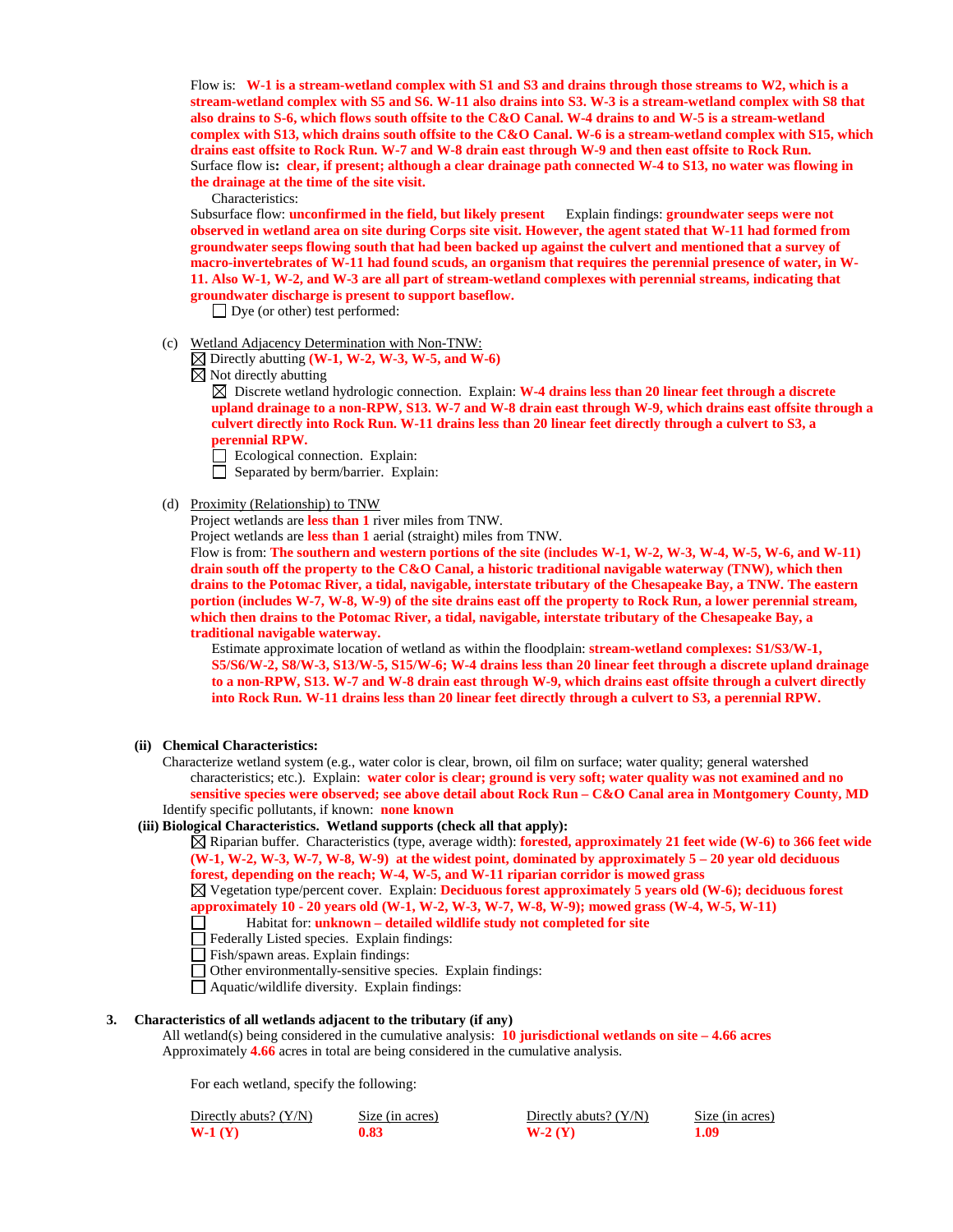| $W-3(Y)$<br>0.67<br>$W-5(Y)$<br>0.05<br>$W-7(N)$<br>0.32 <sub>1</sub> |  | $W-4(N)$             | 0.07<br>0.20<br>1.19 |
|-----------------------------------------------------------------------|--|----------------------|----------------------|
|                                                                       |  | $W-6(Y)$<br>$W-8(N)$ |                      |
|                                                                       |  |                      |                      |

Summarize overall biological, chemical and physical functions being performed: **Refer to Section IV.B.**

# **C. SIGNIFICANT NEXUS DETERMINATION**

**A significant nexus analysis will assess the flow characteristics and functions of the tributary itself and the functions performed by any wetlands adjacent to the tributary to determine if they significantly affect the chemical, physical, and biological integrity of a TNW. For each of the following situations, a significant nexus exists if the tributary, in combination with all of its adjacent wetlands, has more than a speculative or insubstantial effect on the chemical, physical and/or biological integrity of a TNW. Considerations when evaluating significant nexus include, but are not limited to the volume, duration, and frequency of the flow of water in the tributary and its proximity to a TNW, and the functions performed by the tributary and all its adjacent wetlands. It is not appropriate to determine significant nexus based solely on any specific threshold of distance (e.g. between a tributary and its adjacent wetland or between a tributary and the TNW). Similarly, the fact an adjacent wetland lies within or outside of a floodplain is not solely determinative of significant nexus.** 

**Draw connections between the features documented and the effects on the TNW, as identified in the** *Rapanos* **Guidance and discussed in the Instructional Guidebook. Factors to consider include, for example:**

- Does the tributary, in combination with its adjacent wetlands (if any), have the capacity to carry pollutants or flood waters to TNWs, or to reduce the amount of pollutants or flood waters reaching a TNW?
- Does the tributary, in combination with its adjacent wetlands (if any), provide habitat and lifecycle support functions for fish and other species, such as feeding, nesting, spawning, or rearing young for species that are present in the TNW?
- Does the tributary, in combination with its adjacent wetlands (if any), have the capacity to transfer nutrients and organic carbon that support downstream foodwebs?
- Does the tributary, in combination with its adjacent wetlands (if any), have other relationships to the physical, chemical, or biological integrity of the TNW?

## **Note: the above list of considerations is not inclusive and other functions observed or known to occur should be documented below:**

- **1. Significant nexus findings for non-RPW that has no adjacent wetlands and flows directly or indirectly into TNWs.** Explain findings of presence or absence of significant nexus below, based on the tributary itself, then go to Section III.D:
- **2. Significant nexus findings for non-RPW and its adjacent wetlands, where the non-RPW flows directly or indirectly into TNWs.** Explain findings of presence or absence of significant nexus below, based on the tributary in combination with all of its adjacent wetlands, then go to Section III.D: **W-4 drains less than 20 linear feet through a discrete upland drainage to a non-RPW, S13, which drains south directly offsite into the C&O Canal, a historic TNW. Another non-RPW, S12, drains directly into S13. S7, S10, and S11 all drain directly into S6, a perennial RPW, which drains south offiste directly into the C&O Canal, a historic TNW.**
- **3. Significant nexus findings for wetlands adjacent to an RPW but that do not directly abut the RPW.** Explain findings of presence or absence of significant nexus below, based on the tributary in combination with all of its adjacent wetlands, then go to Section III.D: **W-7 and W-8 drain east through W-9, which drains east offsite through a culvert directly into Rock Run, a perennial tributary to the Potomac River, a TNW. W-11 drains less than 20 linear feet directly through a culvert to S3, a perennial RPW, which drains south into S1, a perennial RPW, which drains south into S6, a perennial RPW, which drains south offiste directly into the C&O Canal, a historic TNW.**

\* Aquatic Life (Organisms): **Due to the ephemeral nature of the flow in S7, S10, S11, S12, and S13, large aquatic organisms, such as fish, or aquatic organisms that require longer term flow would not be expected to be present. However, more opportunistic organisms that only require a short period of time to develop, such as some species of benthic macroinvertebrates, could potentially be expected to be present. During the Corps' site visit on 12 November 2013, at the beginning of the wet season, water was not observed to be flowing in the channels, but no rain had fallen at the site in the five days prior to the site visit and much of central Maryland, including the project, had 0.5 inches less than normal average monthly rainfall for November during November 2013. Wetland W-4 that drains to S13 and Wetland W-5 that is in a stream-wetland complex with S13 would similarly not provide habitat for large aquatic organisms or those that require long periods of flow, but may support organisms that only require brief periods of inundation to survive. Wetlands W-7, W-8, W-9, and W-11 all drain directly or indirectly to TNWs through culverts, which can hinder the movement of organisms upstream. However, all four wetlands have characteristics that indicate that water is present for long periods of time and would thus be expected to support small organisms, including those that require the presence of water for longer periods of time. For example, the agent mentioned that a survey of macro-invertebrates of W-11 had found scuds, an organism that requires the perennial presence of water.**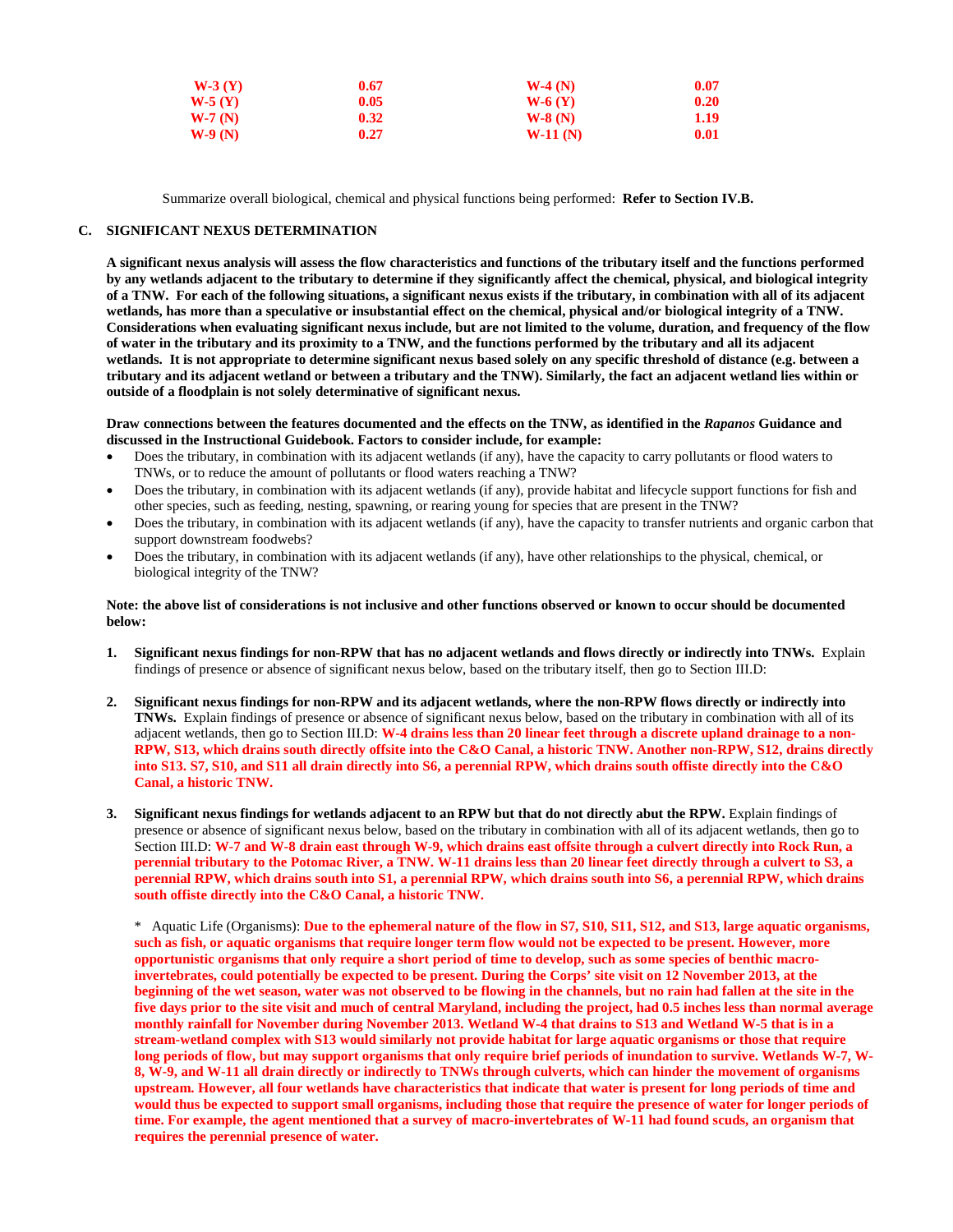\* Habitat for Wildlife: **A detailed assessment of the quality of wildlife habitat was not performed. The forested stream corridors, wetlands, and adjacent upland areas provide habitat for a variety of upland wildlife species. Even the mowed grass areas, such as those in and around W-4, W-5, S12, S13, and W11, may support upland wildlife species, such as whitetailed deer. Additionally, W-8 is comprised of open water surrounded by an emergent fringe. The open water may support some waterfowl.**

\* Support Nutrient Cycling: **The ephemeral channels and abutting riparian areas would encourage chemical processes that require oxygenated conditions. Also, for wetlands and streams located in forested areas where carbon (fallen leaves) is allowed to be incorporated into the soil, uptake by plants can take place and carbon is provided to facilitate microbial action for nutrient cycling. Additionally, the conveyance of some of the detritus downstream may provide soil nutrition and a food source for fish and other aquatic organisms downstream. Although W-4, W-5, and W11 are surrounded by mowed grass areas that have all the deposited carbon (grass clippings) removed, the reducing conditions in the wetlands can support parts of nutrient cycles that require reducing conditions (e.g. denitrification).** 

\* Sediment Transport: **The opportunity to perform this function is adequate for the streams with ephemeral flow (S7, S10, S11, S12, and S13) because within these streams there are no major blockages, such as a beaver dam, to arrest the transport of sediment.**

\* Pollutant Trapping: **The wetland and streams that drain the area of review would be expected to receive most of the pollutants deposited on the impervious surfaces (e.g. roads, parking lots, building roofs) of the facility. Potential sources of pollutants in the area of review may include motor vehicles (e.g. degradation of brakes can result in the deposition of copper), atmospheric deposition, fertilizers, pesticides (maintained mowed areas), and trash. All the streams and wetlands on site are located in vegetated areas. Plants in general, and trees in particular, may trap some of the pollutants transported into the wetlands and streams on site. Ephemeral channels only tend to flow during and for a short period after storm events and in-channel flow during storm events tends to have very limited residence time; therefore although some of the vegetation in the floodplain may be able to trap pollutants, there is likely to be limited trapping of pollutants overall.** 

\* WQ Improvement: **Based on opportunities for trapping pollutants and facilitating nutrient cycling, the wetlands and streams in the area of review have a moderate opportunity to improve the chemical and physical aspects of water quality. However, streams that are already incised and are continuing to erode, such as S10 and S11, may be having an adverse effect on water quality by acting as a sediment source for downstream waters.** 

\* Temperature: **The trees in the riparian buffer would be expected to contribute shade which would moderate temperature fluctuations in the channel, thereby moderating fluctuations of the concentration of dissolved oxygen (DO) and improving biological water quality improvement.**

\* Flood Storage: **S10 and S11 are incised streams with no connection to a floodplain and no opportunities for flood storage. S7, S12, and S13 are stable and connected to their floodplains, which would allow them to provide flood storage. Wetlands W-4, W-5, W-7, W-8, W-9, and W-11 would be expected to contribute to flood storage by holding water that drains to those wetlands.** 

\* Commerce: **S7, S10, S11, S12, and S13 are all too small and flow too infrequently to provide recreational boating or fishing and thus have limited opportunities to support commerce. However, they would be expected to contribute stream flow and a small amount detritus to downstream waters which would improve water quality downstream in the Potomac River, a TNW which does support some fishing activities and supports boating in the tidal areas.**

\* Navigation: **S7, S10, S11, S12, and S13 are too small to be navigable.**

\* Recreation: **S7, S10, S11, S12, and S13 are all located on private government property and have limited recreational opportunities due to small size and lack of regular or seasonal water flow regime. If allowed, the area of review could support additional recreational activities such as hiking and bird watching proportionate to the riparian upland forested habitat.**

\* Public Health: **All of the streams and wetlands on site indirectly drain less than a mile into the Potomac River. If a stream or wetland on site were to become impaired (e.g. oil spill), it is possible that the Potomac River could be affected by the contamination on site, which in turn could affect public health.** 

\* Groundwater Discharge: **Groundwater seeps were not observed during the 12 November 2013 site visit, but were observed by the agent in W-11 during the February 2013 delineation and would be expected to be present in W-7, W-8, and W-9 to support the forested wetland and open water wetland for much of the year.**

\* Groundwater recharge: **S7, S10, S11, S12, and S13 are all ephemeral streams that flow primarily during and briefly after storm events. Therefore, water in these streams would be expected to be moving at a velocity that is too fast to encourage groundwater recharge.**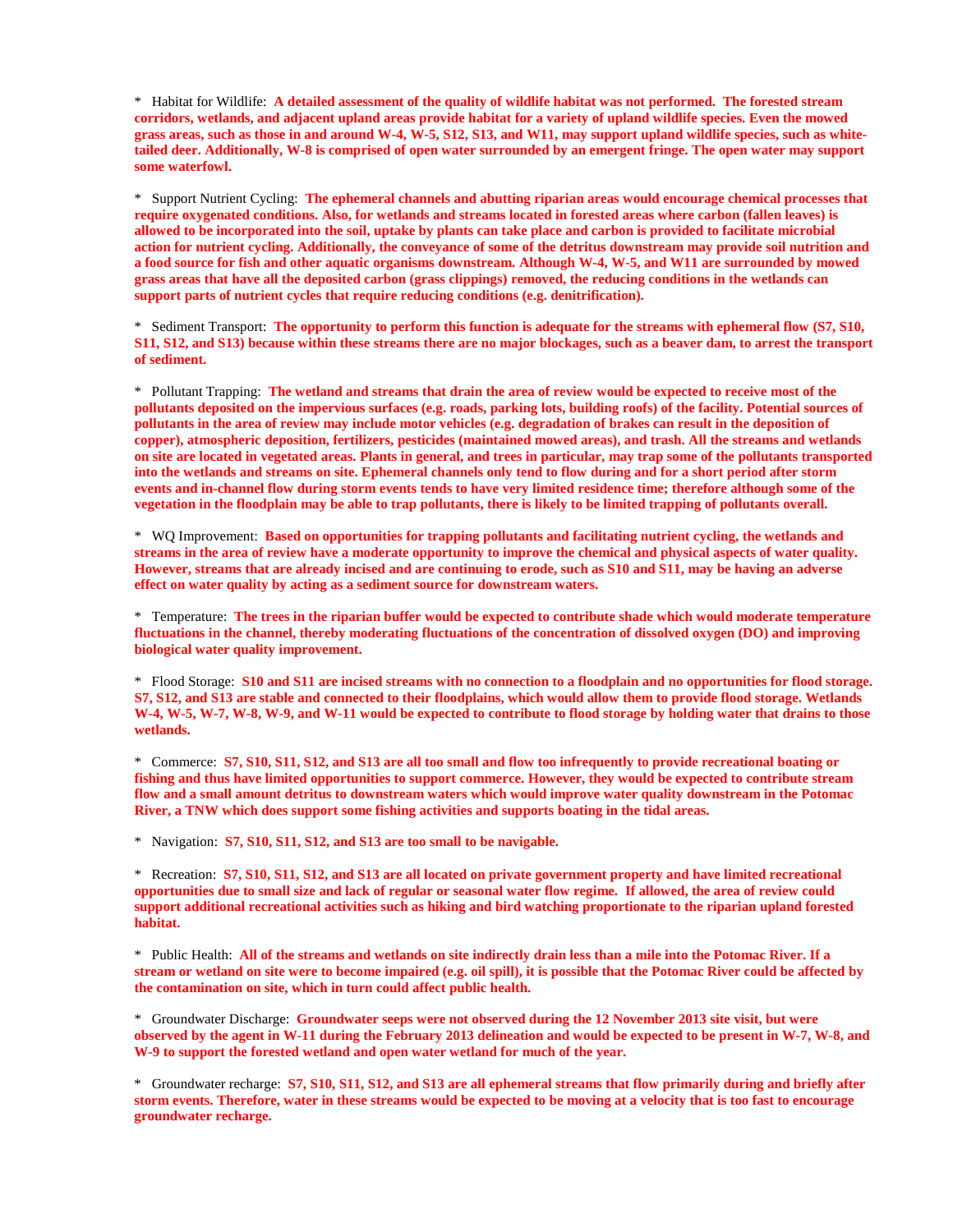**Based on the above and field experience in Central Maryland, S7, S10, S11, S12, S13, W-4, W-5, W-7, W-8, W-9, and W-11 do have a significant nexus with the physical, chemical, or biological integrity of the TNW.**

## **D. DETERMINATIONS OF JURISDICTIONAL FINDINGS. THE SUBJECT WATERS/WETLANDS ARE (CHECK ALL THAT APPLY):**

- **1. TNWs and Adjacent Wetlands.** Check all that apply and provide size estimates in review area:  $\Box$  TNWs: Wetlands adjacent to TNWs:
- **2. RPWs that flow directly or indirectly into TNWs.**
	- $\boxtimes$  Tributaries of TNWs where tributaries typically flow year-round are jurisdictional. Provide data and rationale indicating that tributary is perennial: **The streams S1, S3, S5, S6, S8, S15, and S18 all were observed to have well developed stream morphology characteristic of perennial flow, including channel sinuosity; sediment sorting; the presence of aquatic fauna (e.g. fish observed in S1 during the Corps site visit; scuds found in macroinvertebrate survey in W-11, which drains to S3); flow observed during the Corps site visit at the beginning of the "wet season" or ponding in the channel when the last rain had been approximately five days prior to the site visit; and clear and consistent bed, bank, and ordinary high water mark as indicated by the absence of rooted vegetation within the channel, the absence of debris within the channel, and some scour of the channel.**
	- $\boxtimes$  Tributaries of TNW where tributaries have continuous flow "seasonally" (e.g., typically three months each year) are jurisdictional. Data supporting this conclusion is provided at Section III.B. Provide rationale indicating that tributary flows seasonally: The streams **S9, S16, and S17 were all observed to have moderately-well developed stream morphology characteristic of seasonally-intermittent flow, including channel sinuosity; sediment sorting; flow observed during the Corps site visit at the beginning of the "wet season" or ponding in the channel when the last rain had been approximately five days prior to the site visit; and clear and consistent bed, bank, and ordinary high water mark as indicated by the absence of rooted vegetation within the channel, the absence of debris within the channel, and some scour of the channel. While the seasonally-intermittent streams had many of the same stream morphological characteristics as the perennial streams, the characteristics in the seasonally-intermittent streams were generally not as well defined or as consistent, e.g. stream S16 was observed flowing during the Corps site visit in November 2013 and during the wetland delineation February 2013, but not during a follow-up site visit to the delineation in July 2013.**

Provide estimates for jurisdictional waters in the review area (check all that apply):

 Tributary waters (linear feet): **S1 (950), S3 (376), S5 (965), S6 (563), S8 (171), S9 (105), S15 (1,865), S16 (460), S17 (524), S18 (724)**

**D** Other non-wetland waters: acres. Identify type(s) of waters:

### **3. Non-RPWs[11](#page-7-0) that flow directly or indirectly into TNWs.**

Waterbody that is not a TNW or an RPW, but flows directly or indirectly into a TNW, and it has a significant nexus with a TNW is jurisdictional. Data supporting this conclusion is provided at Section III.C.

Provide estimates for jurisdictional waters within the review area (check all that apply): Tributary waters: **S7 (277), S10 (61), S11 (130), S12 (81), and S13 (545)**

□ Other non-wetland waters: Identify type(s) of waters:

## **4. Wetlands directly abutting an RPW that flow directly or indirectly into TNWs.**

 $\boxtimes$  Wetlands directly abut RPW and thus are jurisdictional as adjacent wetlands.

Wetlands directly abutting an RPW where tributaries typically flow year-round. Provide data and rationale indicating that tributary is perennial in Section III.D.2, above.

Provide rationale indicating that wetland is directly abutting an RPW: **W-1 (0.83), W-2 (1.09), W-3 (0.67), and W-6 (0.20) are all part of stream-wetland complexes, directly overlapping in aerial coverage with portions of the streams they are directly abutting.**

Wetlands directly abutting an RPW where tributaries typically flow "seasonally." Provide data indicating that tributary is seasonal in Section III.B and rationale in Section III.D.2, above. Provide rationale indicating that wetland is directly abutting an RPW: N/A<br>Provide acreage estimates for jurisdictional wetlands in the review area: N/A Provide acreage estimates for jurisdictional wetlands in the review area: N/A

# **5. Wetlands adjacent to but not directly abutting an RPW that flow directly or indirectly into TNWs.**

 $\boxtimes$  Wetlands that do not directly abut an RPW, but when considered in combination with the tributary to which they are adjacent and with similarly situated adjacent wetlands, have a significant nexus with a TNW are jurisidictional. Data supporting this conclusion is provided at Section III.C.

<span id="page-7-0"></span> $11$ See Footnote # 3.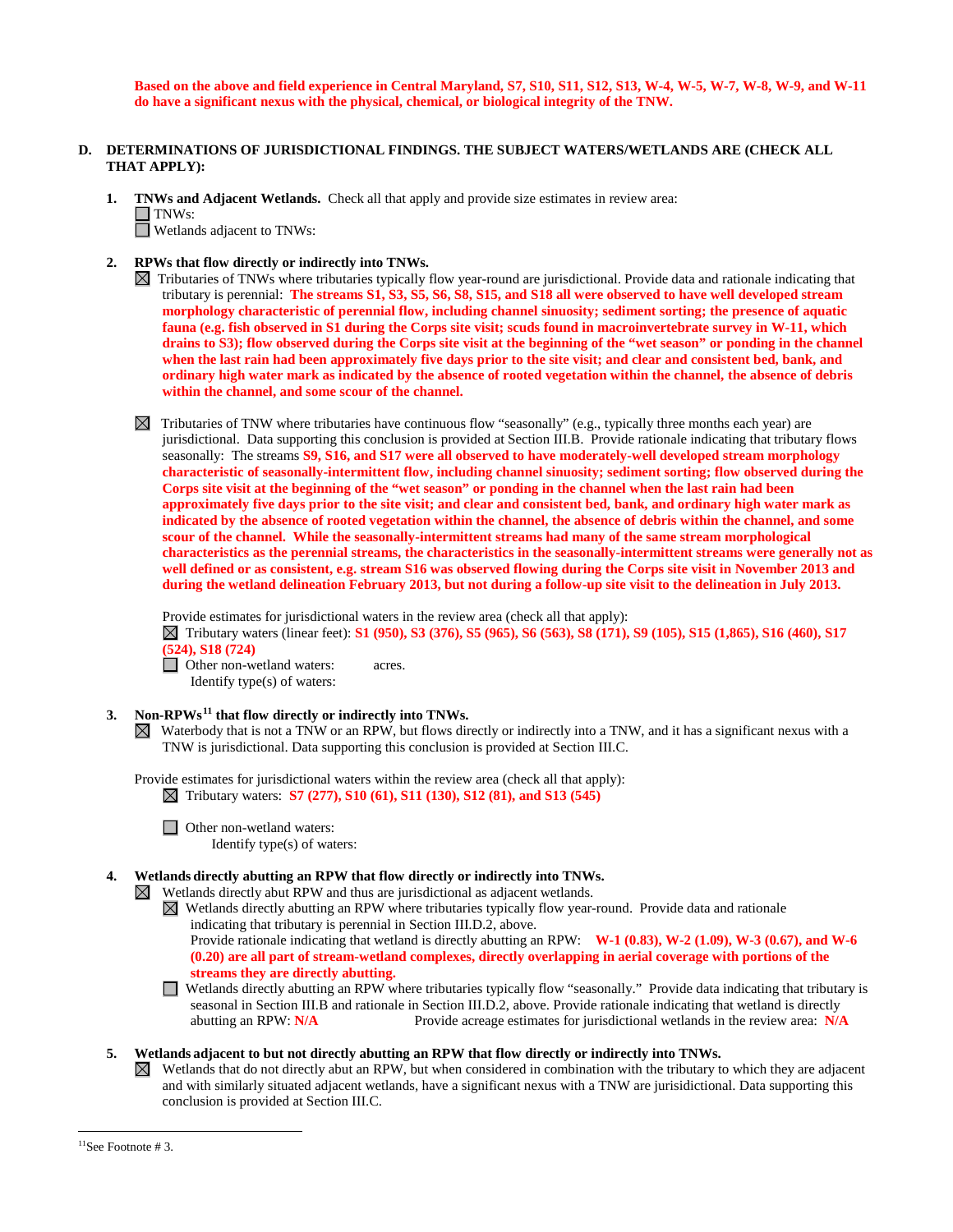Provide acreage estimates for jurisdictional wetlands in the review area: **W-7 (0.32), W-8 (1.19), W-9 (0.27), and W-11 (0.01) all flow directly or indirectly (W-7 and W-8 flow through W-9) into RPWs through culverts, but are not floodplain wetlands or part of a stream-wetland complex**

## **6. Wetlands adjacent to non-RPWs that flow directly or indirectly into TNWs.**

 $\boxtimes$  Wetlands adjacent to such waters, and have when considered in combination with the tributary to which they are adjacent and with similarly situated adjacent wetlands, have a significant nexus with a TNW are jurisdictional. Data supporting this conclusion is provided at Section III.C.

Provide acreage estimates for jurisdictional wetlands in the review area: **W-4 (0.07) and W-5 (0.05)**

# **7. Impoundments of jurisdictional waters.[12](#page-8-0)**

- As a general rule, the impoundment of a jurisdictional tributary remains jurisdictional.
- Demonstrate that impoundment was created from "waters of the U.S.," or
	- Demonstrate that water meets the criteria for one of the categories presented above (1-6), or
- $\Box$ Demonstrate that water is isolated with a nexus to commerce (see E below).

## **E. ISOLATED [INTERSTATE OR INTRA-STATE] WATERS, INCLUDING ISOLATED WETLANDS, THE USE, DEGRADATION OR DESTRUCTION OF WHICH COULD AFFECT INTERSTATE COMMERCE, INCLUDING ANY SUCH WATERS (CHECK ALL THAT APPLY):[13](#page-8-1)**

- which are or could be used by interstate or foreign travelers for recreational or other purposes.
	- from which fish or shellfish are or could be taken and sold in interstate or foreign commerce.
	- which are or could be used for industrial purposes by industries in interstate commerce.

Interstate isolated waters.Explain:

Other factors.Explain:

### **Identify water body and summarize rationale supporting determination:**

Provide estimates for jurisdictional waters in the review area (check all that apply):

- Tributary waters:<br>
Other non-waters:
	- Other non-wetland waters:
		- Identify type(s) of waters:
- Wetlands:

### **F. NON-JURISDICTIONAL WATERS, INCLUDING WETLANDS (CHECK ALL THAT APPLY):**

- $\Box$  If potential wetlands were assessed within the review area, these areas did not meet the criteria in the 1987 Corps of Engineers Wetland Delineation Manual and/or appropriate Regional Supplements.
- Review area included isolated waters with no substantial nexus to interstate (or foreign) commerce.

 Waters do not meet the "Significant Nexus" standard, where such a finding is required for jurisdiction. Explain: **During the 12 November 2013 Corps site visit, the circumference of the isolated wetland W-10 was walked and no culvert or other drainage was visible connecting W-10 with nearby tributaries. W-10, a 1,248 square-foot isolated wetland is located approximately 320 feet from the nearest stream, but is separated from the stream by a paved road and separated from the nearest wetland (W-8) by a high spot in the topography. The wetland was likely formed by direct precipitation and runoff from the adjacent road water inputs trapped in a low spot along the road. The areas immediately adjacent to this isolated wetland are upland and there is no culvert connecting the wetland with any waters of the United States at this location or any other field evidence of connection to a stream; therefore, based on US vs James Wilson 4th circuit case/CFR 328.3 (a)(3), the Baltimore District does not regulate this isolated wetland.** 

□ Other: (explain, if not covered above):

Provide acreage estimates for non-jurisdictional waters in the review area, where the sole potential basis of jurisdiction is the MBR factors (i.e., presence of migratory birds, presence of endangered species, use of water for irrigated agriculture), using best professional judgment (check all that apply):



Lakes/ponds:

Other non-wetland waters: List type of aquatic resource:

Prior to the Jan 2001 Supreme Court decision in "*SWANCC*," the review area would have been regulated based solely on the "Migratory Bird Rule" (MBR).

<span id="page-8-0"></span><sup>&</sup>lt;sup>12</sup> To complete the analysis refer to the key in Section III.D.6 of the Instructional Guidebook.

<span id="page-8-1"></span><sup>&</sup>lt;sup>13</sup> Prior to asserting or declining CWA jurisdiction based solely on this category, Corps Districts will elevate the action to Corps and EPA HQ for **review consistent with the process described in the Corps/EPA** *Memorandum Regarding CWA Act Jurisdiction Following Rapanos.*